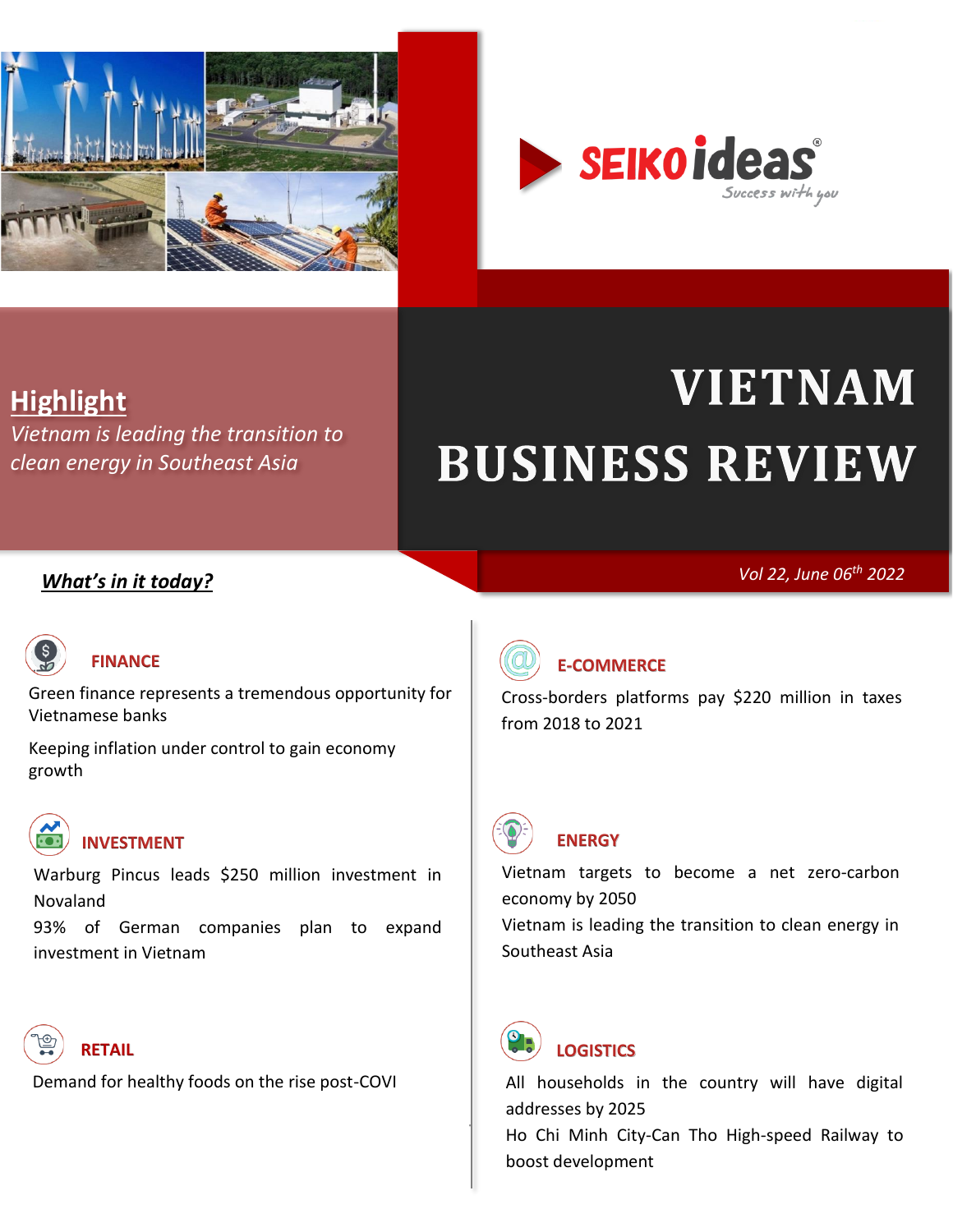

# <span id="page-1-0"></span>**FINANCE**

## <span id="page-1-1"></span>**Green finance represents a tremendous opportunity for Vietnamese banks**

Nearly seven out of 10 Vietnamese consumers (68 per cent) would consider switching from their current financial services providers for a bank or financial institution with a stronger commitment to sustainability.



The information was released in Mambu's survey on the customers' understanding and interaction with green finance.

The "Is the grass greener on the sustainable side?" report survey was conducted with more than 6,000 people globally, including more than 500 in Vietnam, within a situation where increased consumers have shifted their purchase behaviour to become more

sustainable in the past five years. This consumer trend of purchasing with a purpose does not just exist in commerce.

According to the survey, the result has shown that over two thirds (67 per cent) of consumers want their bank or financial institution to become more sustainable in the future.

Anna Krotova, Director of Sustainability at Mambu, said: "Our research shows that consumers are increasingly looking for ways to make greener financial decisions, but remain sceptical about how strongly banks are committed to the sustainability agenda.

"They want to play a more active role in making green finance the future of finance, and there's a huge opportunity for forward-thinking players to get ahead in this transition. Mambu empowers financial institutions to do just that and build sustainable financial products quickly and cost-effectively to meet consumer demands."

The survey also clarified two key definitions of 'green' and 'ethical' finance which may be common parlance among industry experts - but they are causing a level of confusion among consumers.

Globally, only 41 per cent of consumers have heard of either ethical finance, green finance, or both, rising to 47 per cent of consumers in the Asia Pacific. Meanwhile, Vietnam has a higher rate of 56 per cent more than the other countries, only behind Thailand with 64 per cent.

Pham Quang Minh, General Manager, Mambu Vietnam, said: "In Vietnam, the majority of the consumers (84 per cent) do not fully understand the difference between green finance (a product that has been designed to protect the environment or to manage the impacts of finance and investments on the environment) and ethical finance (finance which considers not only financial returns but also environmental, social and governance factors).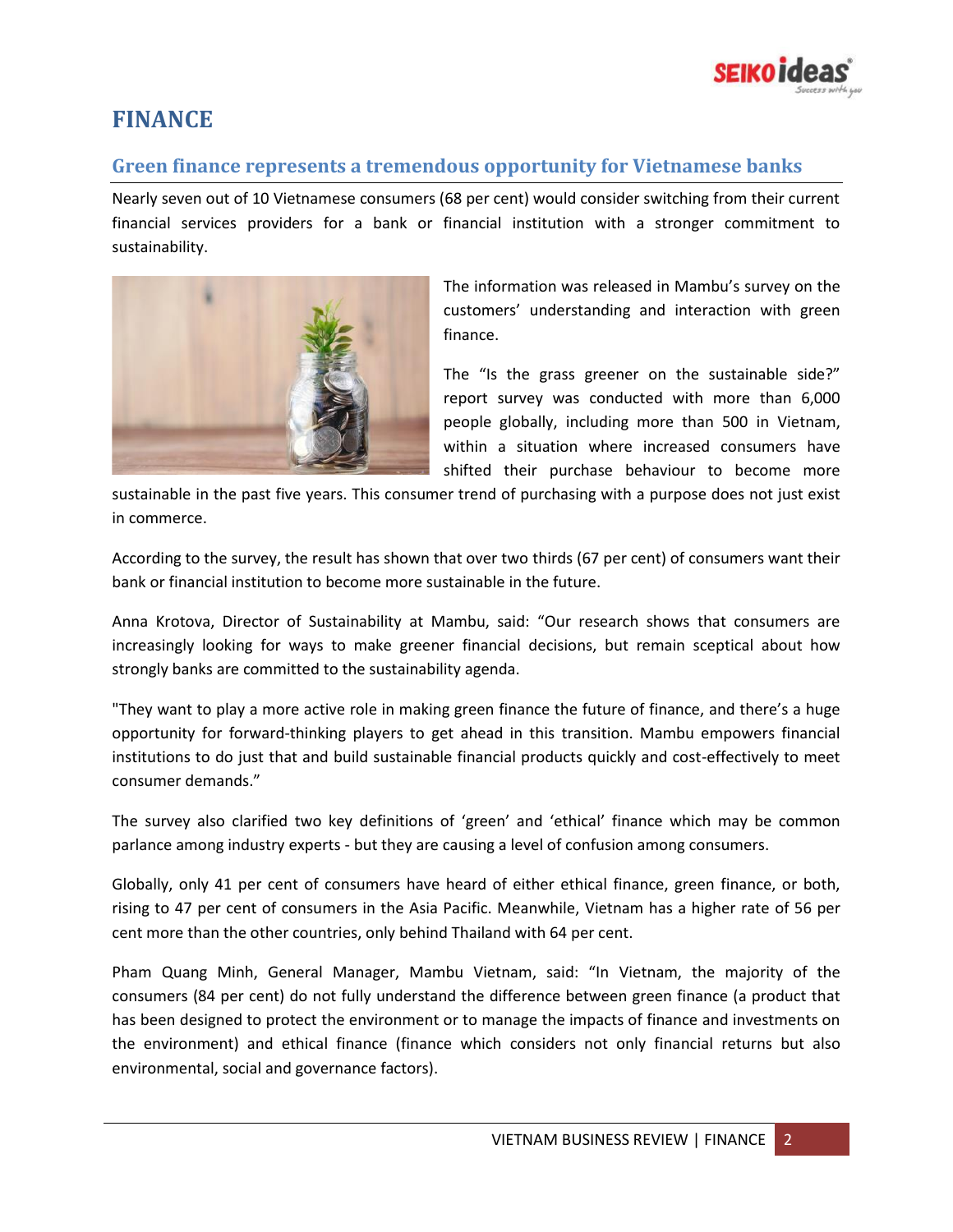

"These statistics provide a clearer picture of how Vietnamese consumers perceive the interconnection of green finance and ethical finance, which indicate a need for greater education and communication within the industry."

The survey also revealed that the top way Vietnamese consumers want banks to demonstrate their sustainability commitments is through adding or creating incentives or loyalty programmes for customers, which reward them for making financial decisions that support the sustainability transition (52 per cent). This is closely followed by making customers aware of their sustainability commitments during the application progress for all products and services (49 per cent).

In spite of what preceded, almost six in 10 Vietnamese consumers would value green savings accounts and bonds, and approximately half (49 per cent) would like sustainable credit and debit cards. Another priority in Vietnam is sustainable cryptocurrency services (48 per cent) - joining Thailand as the only other country where this offering was cited as a top-three priority among consumers. VNS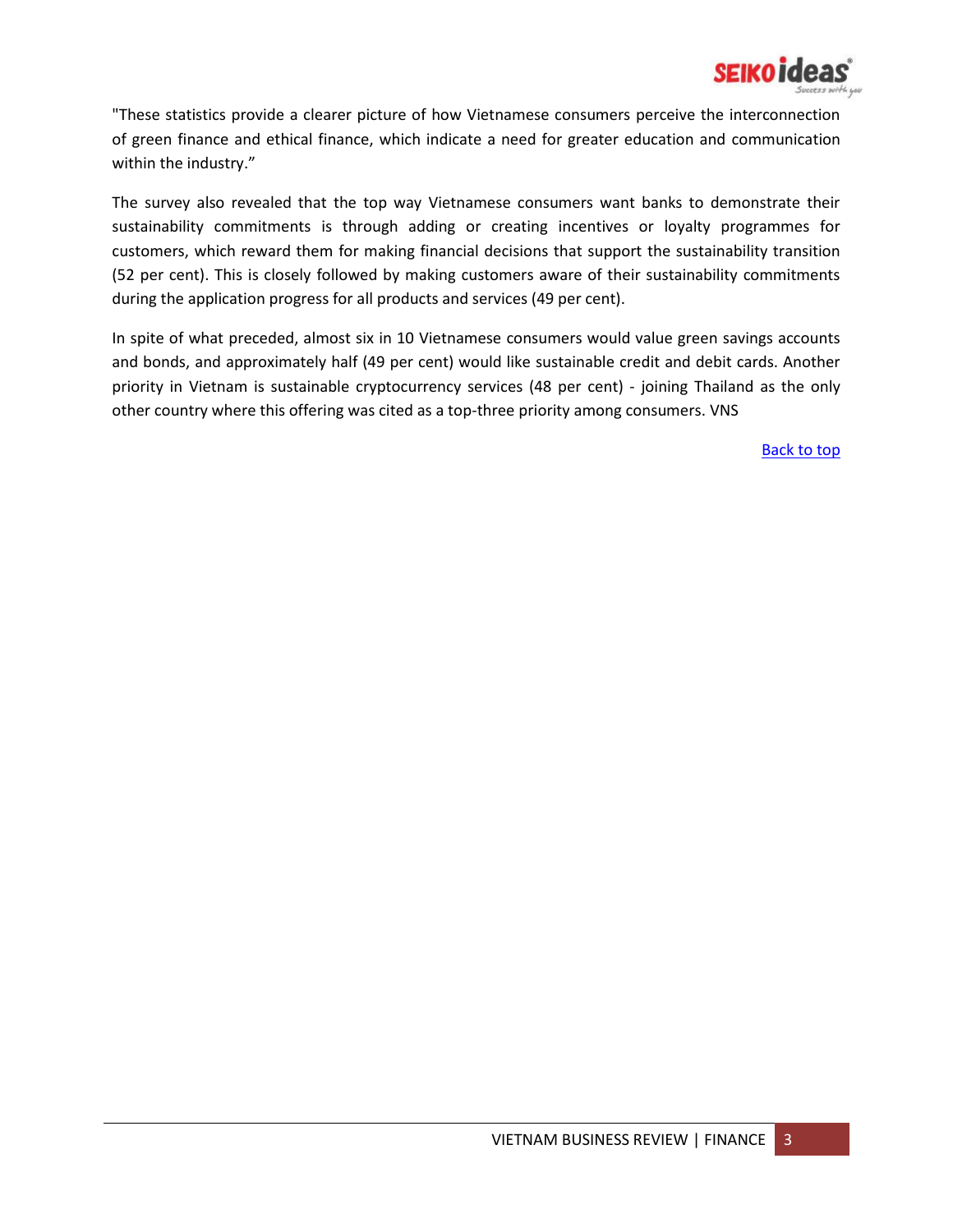

# <span id="page-3-0"></span>**Keeping inflation under control to gain economy growth**

Vietnam's independence in the supply of food, which accounts for 40% of the commodity bundle used for the calculation of the consumer price index (CPI), has been a key factor in helping the country to keep inflation under control.

"This is the golden timing for Vietnam to make breakthroughs in development as countries around the world are facing high risks of inflation," Minister of Finance Ho Duc Phoc, referring to the fact that the economy is capable of meeting local consumption demands.

Previously, NA Deputy Hoang Van Cuong from Hanoi expressed concern over the risks posed to Vietnam by rising inflation in countries around the world, given the country's high level of economic openness and its dependence on trade. "Rising prices of import materials would lead to higher prices of goods and products in the domestic market, which eventually put pressure on efforts to contain inflation," he noted. In response, Minister Phoc noted controlling inflation has been a key issue in the functioning of any economy, including Vietnam's, for which measures are needed to curb the inflation rate for growth and to ensure social welfare.

In April, the inflation in the US expanded by 8.3% year-on-year, Europe by 8%, Singapore by 5.4%, South Korea 4.8%, Thailand 4.6% and Vietnam by 2.25%. According to Phoc, the Government would continue to maneuver fiscal and monetary policies flexibly and effectively to prevent inflation from rising, including tax cuts and tightening the management of prices of strategic commodities under state administration.

Another key measure pointed out by Phoc is to support the development of the business community to keep social welfare intact, along with accelerating economic restructuring via digitalization, innovation, and infrastructure development. "The core objective of the economy is to ensure monetary and fiscal policies benefit the businesses and individuals," Phoc said.

"Positive business performance would help create jobs and ensure social welfare, and subsequently leading to GDP growth," he continued. Phoc called for every administrative reform, effort for digitalization, and scientific advancement to be for the benefit of the people and businesses, saying these are the core solution to address inflation risk.

Governor of the State Bank of Vietnam Nguyen Thi Hong said inflation is a global issue, and it is affecting Vietnam's economy due to its deep integration into the world's economy. Hong noted the Government has been closely monitoring the inflation situation to keep it under control. "Vietnam's 2.25% inflation rate is mostly due to the rising prices of commodities in the global market," she added.

In the coming time, Hong said the central bank is committed to managing monetary policy in line with the macro-economic situation and the implementation progress of economic recovery packages.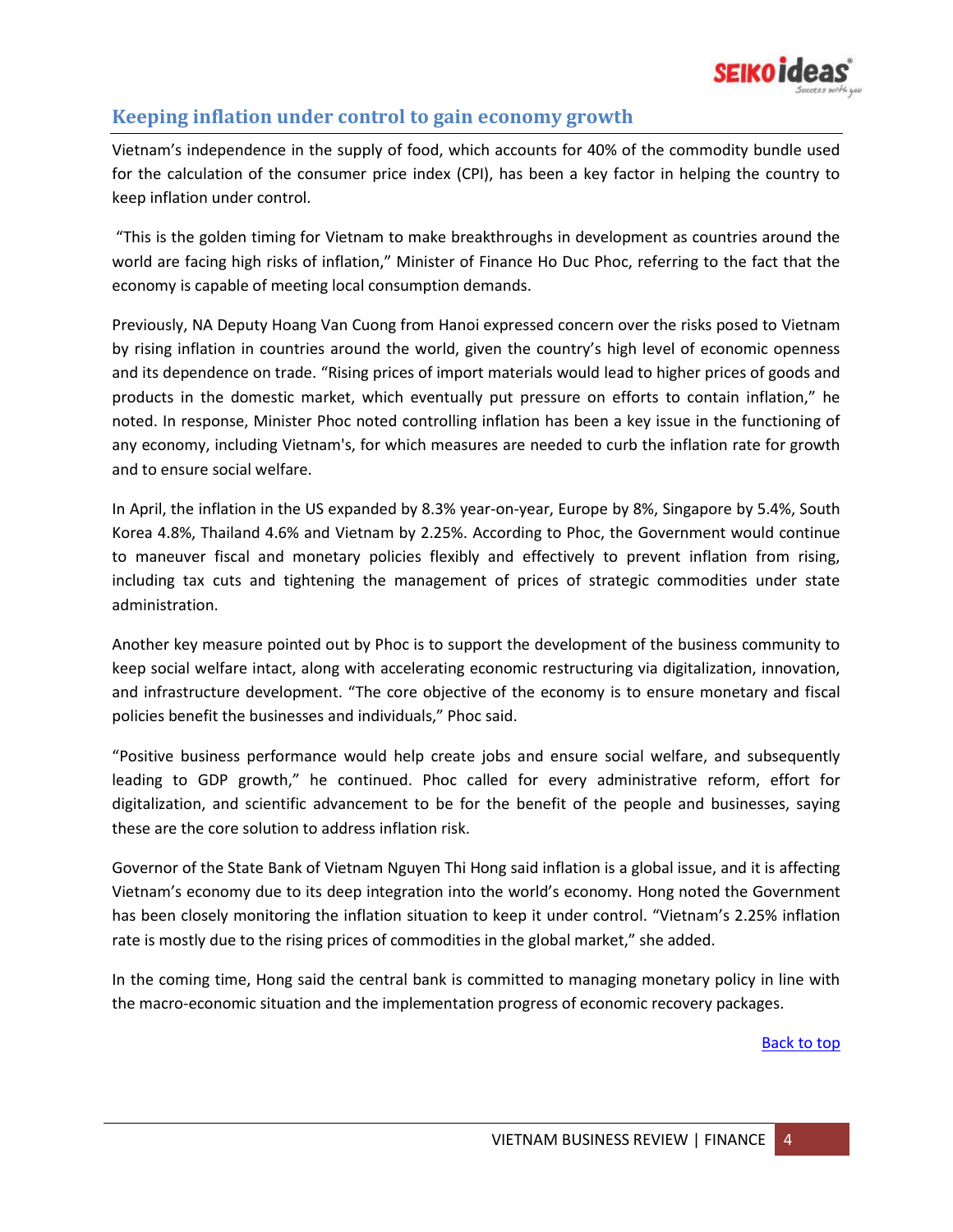

# <span id="page-4-0"></span>**E-COMMERCE**

## <span id="page-4-1"></span>**Cross-borders platforms pay \$220 million in taxes from 2018 to 2021**

Cross-borders platforms like Facebook and Google have paid VND 5.1 trillion (\$220 million) in taxes for the period between 2018 and 2021, says Finance Minister Ho Duc Phoc.



A Facebook logo is displayed on a smartphone in this illustration taken January 6, 2020. Photo by Reuters/Dado Ruvic

He informed lawmakers in a report that by April 2021, Facebook had been taxed VND1.97 trillion; Google, VND1.9 trillion; and Microsoft, VND651 billion.

The figures were 15 percent higher than Phoc's report in March.

Vietnamese authorities also collected VND735 billion from handling violations and tax avoidance by individuals and organizations providing cross-border digital and e-commerce services, the report said.

Last year, Vietnam earned VND1.32 trillion from taxing cross-border platforms, up 15 percent from 2020.

The General Department of Taxation said last year that Facebook, Google, Netflix, YouTube and other cross-border platforms were not fulfilling their tax obligations in Vietnam. Vietnam is also looking to tax online sellers, both on e-commerce platforms and social media, as e-commerce sales have been surging by double-digits in recent years. Phoc called for tightening regulations and upgrading the capacity of collectors in order to tackle tax evasion more effectively. Vnexpress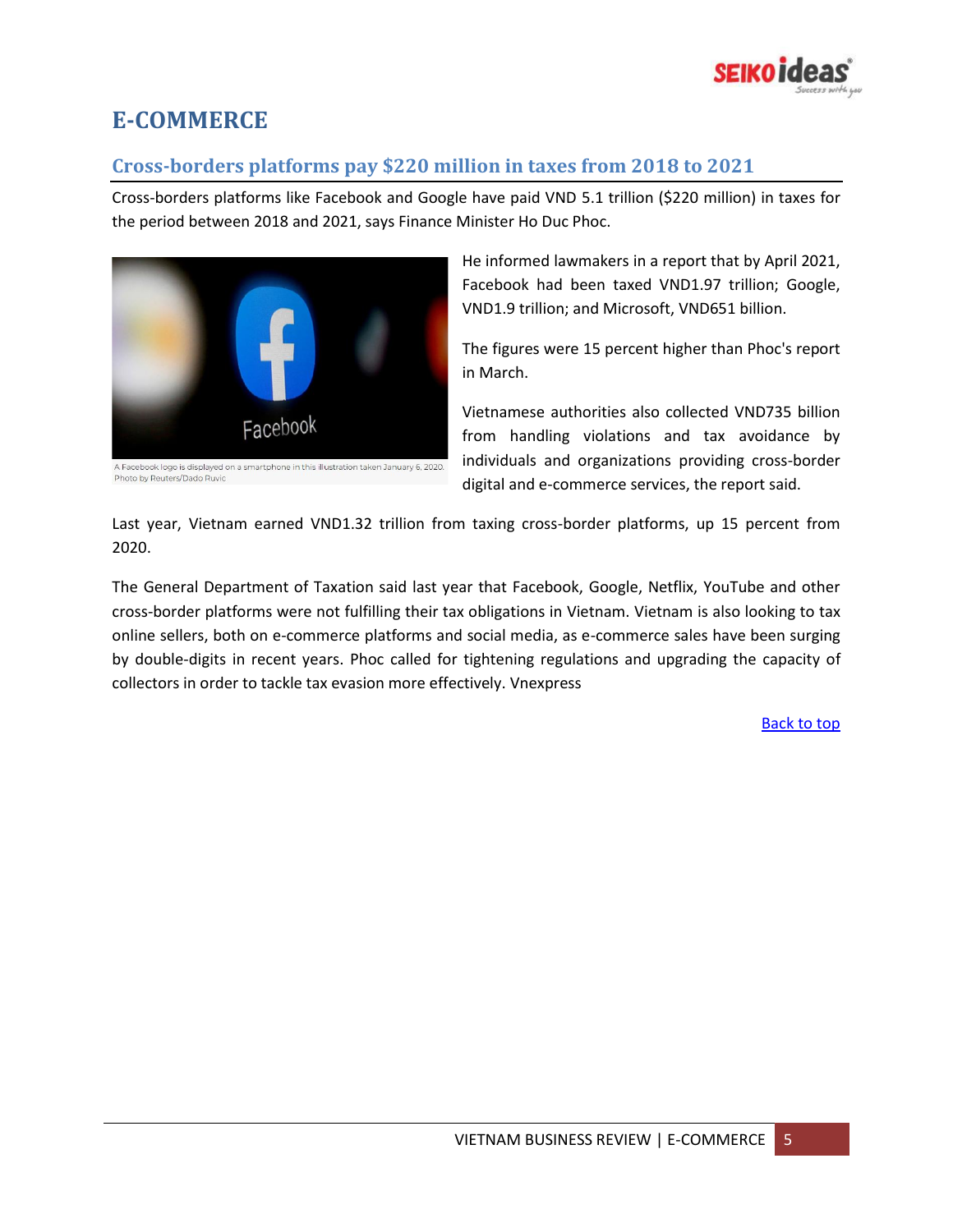

# <span id="page-5-0"></span>**ENERGY**

## <span id="page-5-1"></span>**Vietnam targets to become a net zero-carbon economy by 2050**

The Vietnam Energy Outlook Report, developed in close cooperation between the Danish Energy Agency (DEA), the Electricity and Renewable Energy Authority (Vietnam), and the Embassy of Denmark was presented in Hanoi. The report shows how Vietnam can reach its target of net zero greenhouse gas emissions in 2050.



The Vietnam Energy Outlook Report 2021 is the third in a series of outlook publications under the Danish - Vietnamese Energy Partnership Program, which is Denmark's main contribution to Team Europe on Energy in this country.

The message of the Vietnam Energy Outlook Report 2021 (EOR21) is clear: there is a great potential for green transition in Vietnam, which by 2050 can become a net

zero-carbon economy as set out by Prime Minister Pham Minh Chinh during COP26 in Glasgow. In details, the report provides mid- to long-term perspectives on possible development paths for Vietnam's energy system towards 2050, guides policy makers and inspires deliberations on a green transition. Particularly, the EOR21 examines a scenario for Vietnam to reach the net zero emissions by 2050 and an in-depth study on the green transport sector with higher share of electrification and a modal shift towards collective means of transport which resulted in a significant reduction of CO2 emissions and air pollution.

It is expected that the report will give concrete inputs to the implementation of Vietnam's National Power Development Plan No. 8 (PDP8), the National Energy Master Plan, the Vietnamese Climate Change Strategy and other governmental plans and strategies.

"The EOR is developed with good data sources, using advanced models to calculate development scenarios for the power sector in particular and the energy sector in general, providing valuable information about short-term and long-term energy and power system development, in conformity with the Vietnamese Government's direction for sustainable energy development along with environmental protection and energy security", stated by Vice Minister Dang Hoang An at the Launch.

"Vietnam has already come a long way with its green transition, which Prime Minister Pham Minh Chinh's net zero pledge at COP26 in Glasgow illustrates. With the Vietnam Energy Outlook Report 2021 developed in a close collaboration with the Vietnamese Energy Authorities, we aim to display how this target can be reached in time and at the lowest cost possible to the benefit of the country, its people and, not least, the global climate" said Mr. Kristoffer Böttzauw, Director General of DEA.

Potential for reaching the 2050-target of net-zero emissions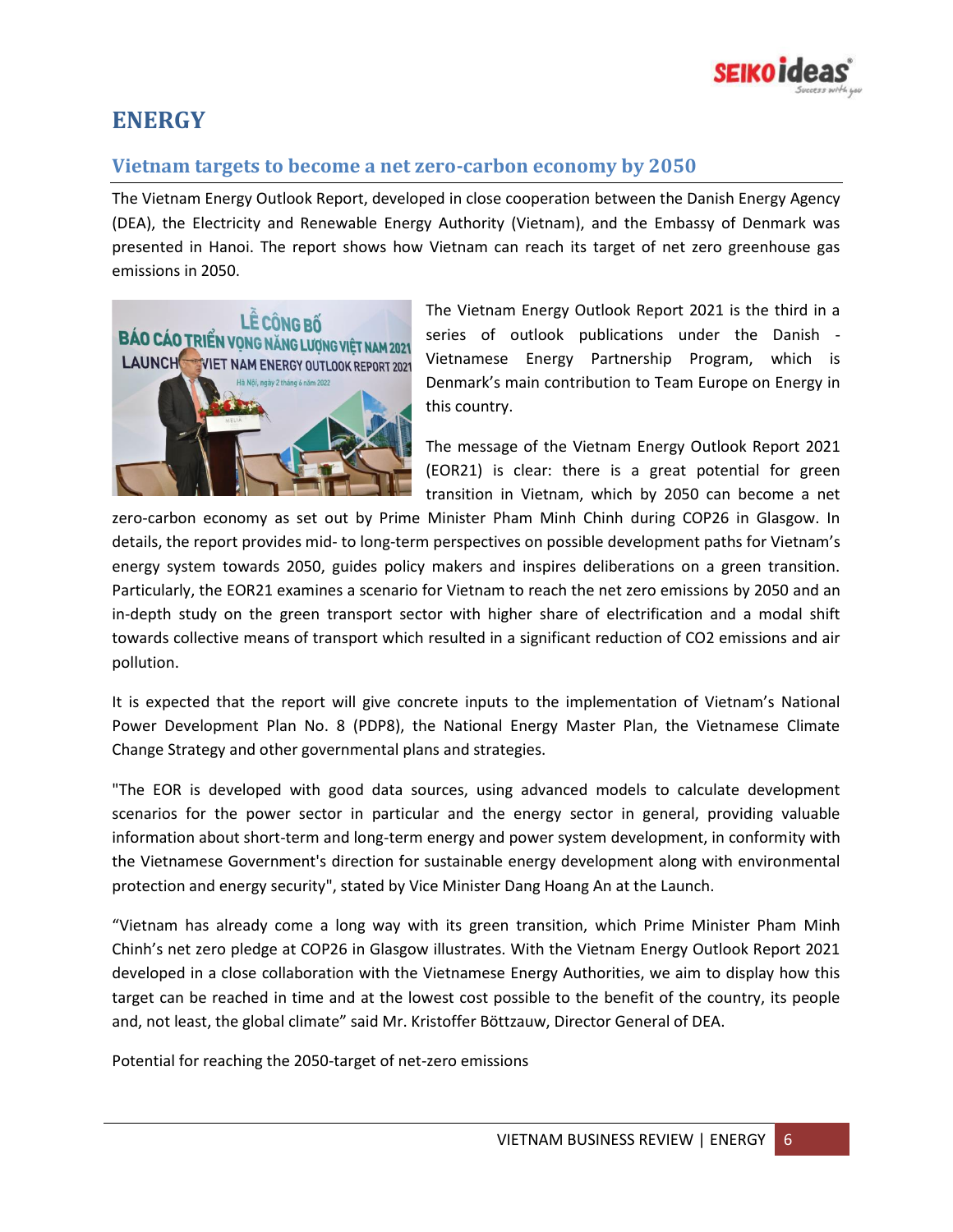

In recent decades, Vietnam has experienced average annual growth rates of around 7 percent in GDP and the growing economy has led to significant increase in energy consumption as well as in CO2 emissions. It is key for both Vietnam's and the global green transition that the country, with a population of almost 100 million people, is able to decouple economic and energy consumption and turn its energy system into a more sustainable and green energy system by investing in renewable energy and energy efficient technologies.

'Vietnam is an important partner for Denmark when it comes to green economy transition. We are happy to share with our local counterparts solid and well-proven Danish solutions, knowhow and best practices gained during the past 30 years to support Vietnam in realizing its great potential for green transformation and the country's commitment to combat climate change and achieve net-zero by 2050 in the most efficient and just way.' said H.E. Mr. Kim Højlund Christensen, Ambassador of Denmark to Vietnam at the launch.

With green transformation of the energy sector now being one of the top priorities as well as a prime demand, the EOR21 received a lot of attention and deliberations from Vietnamese sector policy-makers and managers, experts, academia and media. The report demonstrates how Vietnam through massive electrification of its industry and transport sectors along expansion of renewable energy technologies and ambitious national energy efficiency targets can secure a cost-efficient green transition and reach its target of net zero emissions in 2050. Moit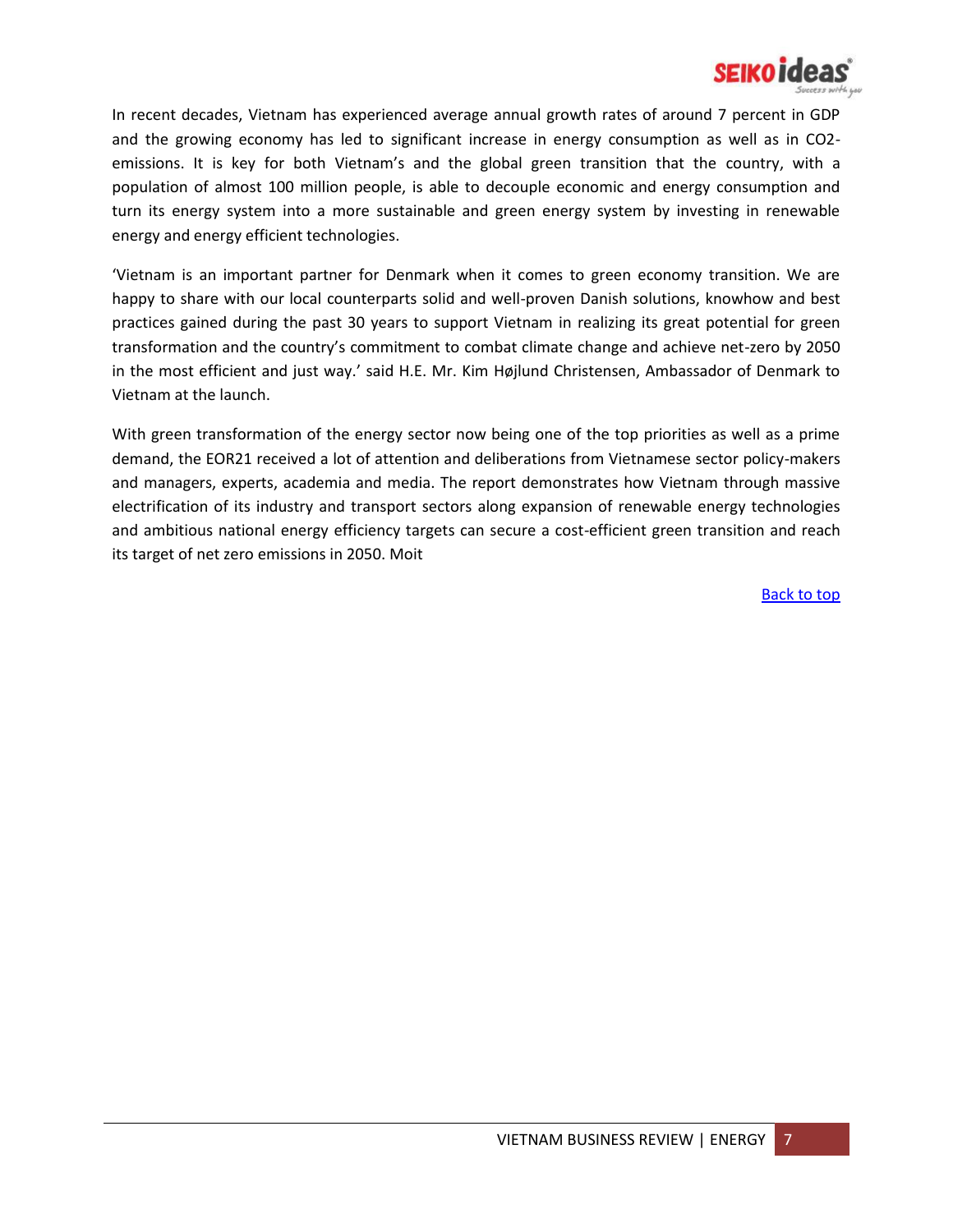

## <span id="page-7-0"></span>**Vietnam is leading the transition to clean energy in Southeast Asia**

Vietnam is leading the transition to clean energy in Southeast Asia and is a bright spot on an otherwise soot-black map, according to an article published recently on news site The Economist.



The article said Southeast Asia is among the parts of the world most vulnerable to climate change. Yet this smoke-belching region seems uninterested in forsaking fossil fuels.

In the four years to 2021, the share of electricity generated by solar in Vietnam increased from practically nothing to nearly 11%. Not only was this a faster rate of increase than almost anywhere else in the world. It is a bigger share than larger economies such as France or Japan have managed.

By last year, Vietnam had become the world's tenth-biggest producer of solar power. Underscoring his country's commitment to the energy transition, Prime Minister Pham Minh Chinh vowed in November to stop building new coal-powered plants and to reduce his country's emissions to net zero by 2050.

Other Southeast Asian countries that desire improve their game can draw a few lessons from Vietnam.

Accordingly, Vietnam has quadrupled its wind and solar power capacity compared to 2019. The article attributed the "extraordinary achievement" primarily to political will and market forces.

Reforms make it easier for foreign investors to do business in Vietnam. However, the article said, if it hopes to achieve net zero emissions by 2050, the country will have to make greater efforts. According to consulting firm Dezan Shira, energy demand in Vietnam has soared by roughly 10% per year over the past decade. VOV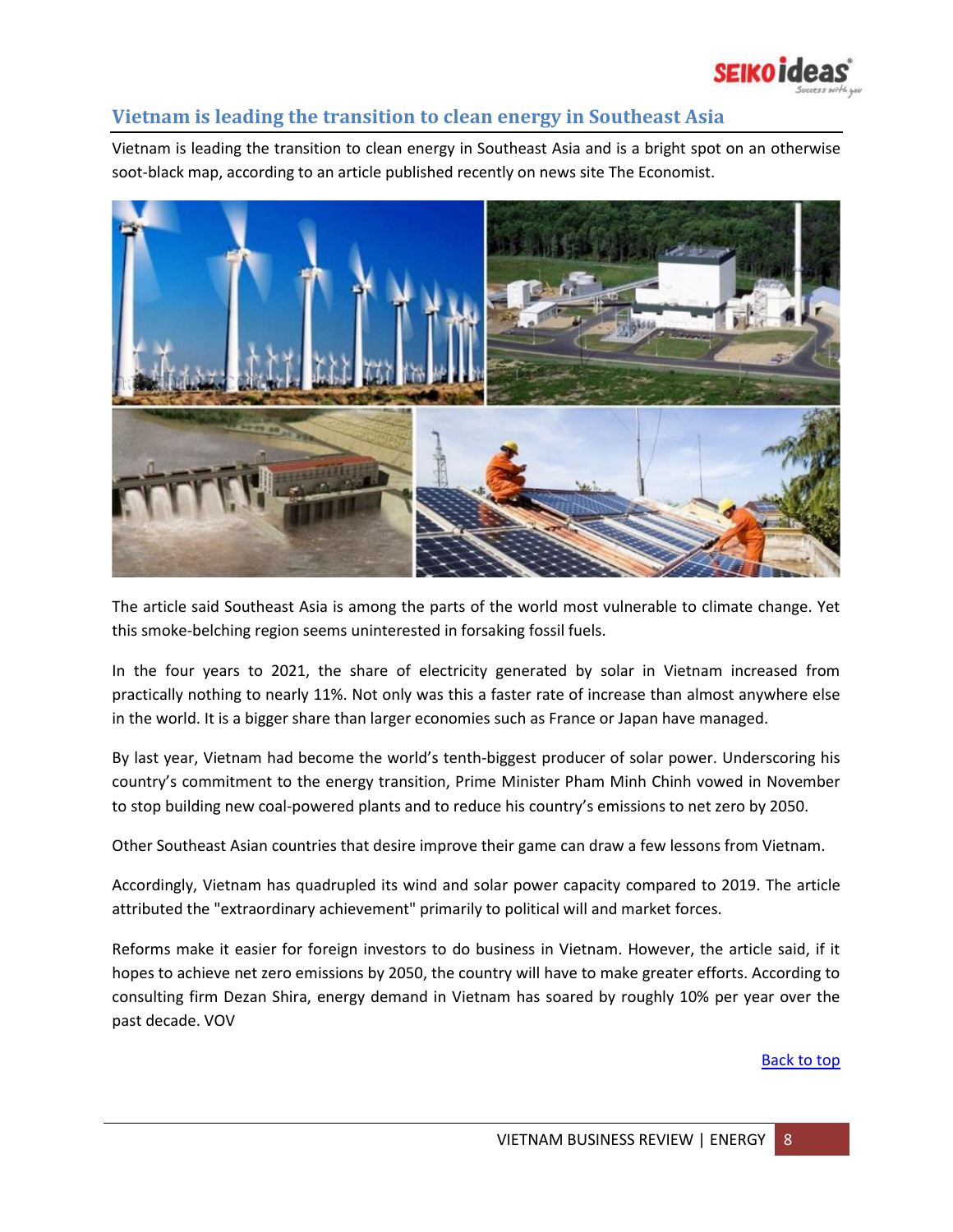

# <span id="page-8-0"></span>**RETAIL**

## <span id="page-8-1"></span>**Demand for healthy foods on the rise post-COVID**

Consumers are increasingly looking for natural and environment-friendly products and those with health benefits after the COVID-19 pandemic, according to the High Quality Vietnamese Product Business Association.



Vu Kim Hanh, its chairwoman, who led a Vietnamese business delegation to THAIFEX-Anuga Asia, the region's largest food and beverage trade fair, in Bangkok last month, said consumers were obsessed with the pandemic and looked for foods that boost their health and immunity but are convenient.

Speaking at a seminar in HCM City last week, she said demand for plant-based products and alternative protein products had grown significantly.

Surveying 1,000 booths at THAIFEX, her delegation found that the current demand was for plant-based products, but other emerging trends included products derived from insects and biological products developed from lab and fungi, she said. "All these three products are under a common concept called 'alternative protein'. We went through the THAIFEX fair and saw many booths showcasing 'alternative proteins'."

Nguyen Truong Thinh, deputy sales director of Luong Quoi Coconut Co., Ltd, said: "After the pandemic, natural and organic products have received greater attention from consumers. When we did market research, we found that though incomes have decreased, people are willing to cut other expenses to buy products that are good for their health."This is a trend that we and other manufacturers cannot miss." Earlier his company used to sell simple products such as coconut oil, but now uses many new technologies, including UHT sterilization technology (used for dairy industry) to keep coconuts' freshness at 95 per cent. According to Nguyen Le Quoc Tuan, CEO of Song Huong Foods, which makes products from eggplant and other traditional items, the company's products are naturally fermented by using an improved traditional process to ensure health benefits and natural flavours.

Ly Huy Sang, general director of Minh Long I, said kitchen utensils helped increase the taste of food, but cooking would also affect the quality of food, directly affecting health. That was why his company constantly researches and develops premium porcelain cooking product lines (macrobiotic cookware) that help retain flavour and nutrition in foods after cooking. Hanh said: "In general, the way people buy and consume food and agricultural products has changed a lot since before the pandemic. For instance, consumers are now more interested in green-clean foods, foods that bring variety to their diets and are environment-friendly. "Enterprises should promote local advantages and tropical foods."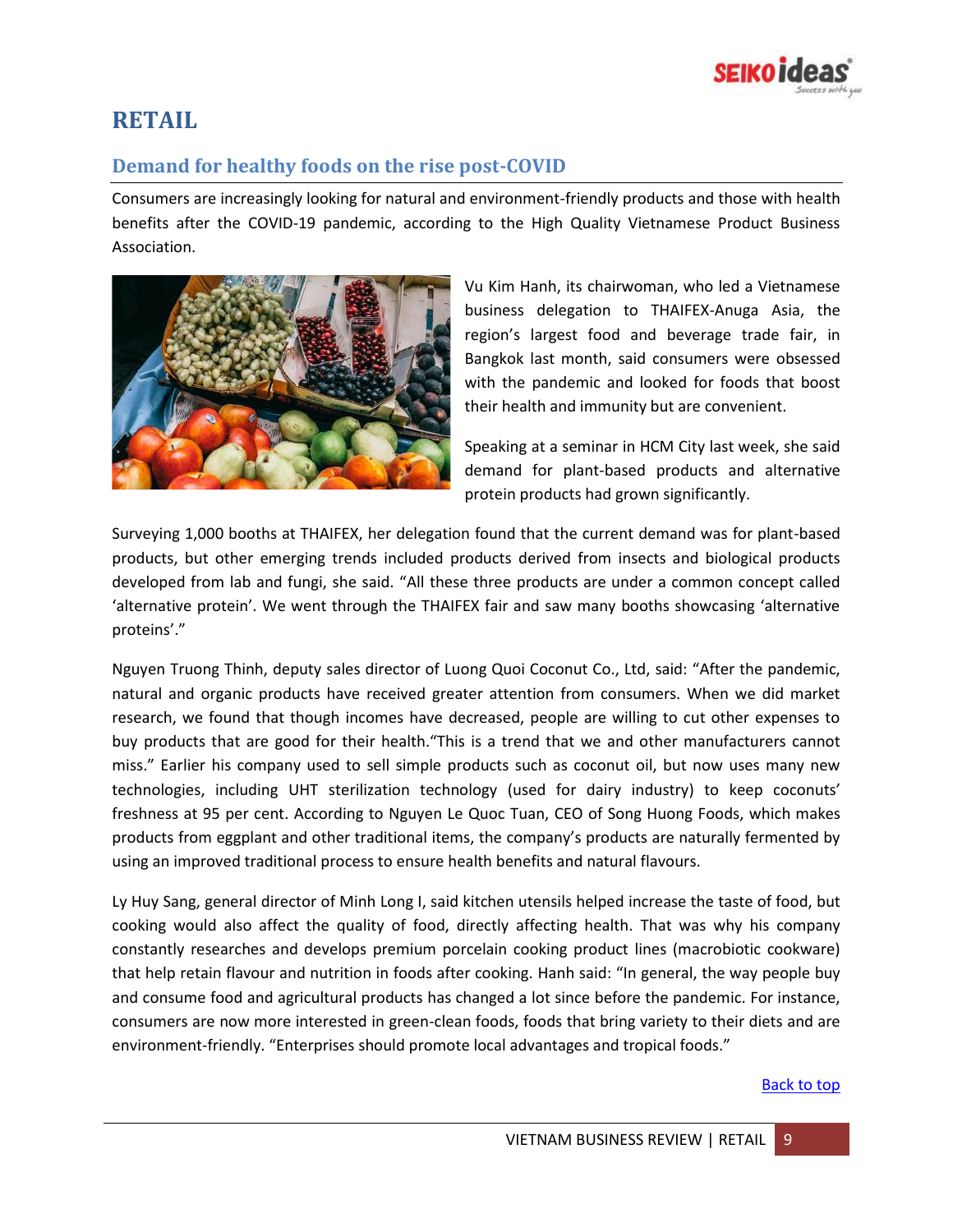

# <span id="page-9-0"></span>**LOGISTICS**

## <span id="page-9-1"></span>**All households in the country will have digital addresses by 2025**

The potential is great, but the development and operation of Vietnamese cargo shipping has not been commensurate with the role and position of the country.



This goal was highlighted in the National Postal Development Strategy to 2025 approved by Deputy Minister Vu Duc Dam on May 30.

The strategy sets a goal of developing the postal industry into an essential element of the country's infrastructure.

The postal and delivery industry was forecast to reach

annual revenue of US\$10 billion by 2030, given the current growth rate of around 20-30 per cent per year.

The strategy stressed that completing the digital address platform in line with the national digital map was important for the development of e-commerce and the digital economy.

According to Dương Tôn Bảo from the Department of Posts under the Ministry of Information and Communications, the drastic change in the postal and e-commerce market, along with the development of digital technology in the Industry 4.0 era, has been changing ways of doing business and opening up new opportunities for the development of the postal industry.

The industry needed new strategies to create breakthrough development, he said.

He cited the report of the Vietnam e-Commerce Association that the e-commerce market would expand at an average of 29 per cent per year to reach \$52 billion by 2025.

The huge volume of goods traded via online channels led to an explosive demand for delivery services – a huge potential for the postal industry to tap and transform from delivering newsletters to an important foundation for e-commerce development, an essential infrastructure of the digital economy.

"The postal industry plays a role in ensuring the flow of materials besides the flow of data in the digital economy and digital society," Bảo wrote on vietnamnet.vn.

He said the postal market in Vietnam was witnessing the intertwining between the old and the new, stressing that the market would see increasingly harsh competition.

Traditional postal companies which were slow to renovate were losing market share to start-ups and technology enterprises which were young in experience but faster in applying technology.

He said this forced the postal industry to transform itself into a digital supply network, and there was no other way.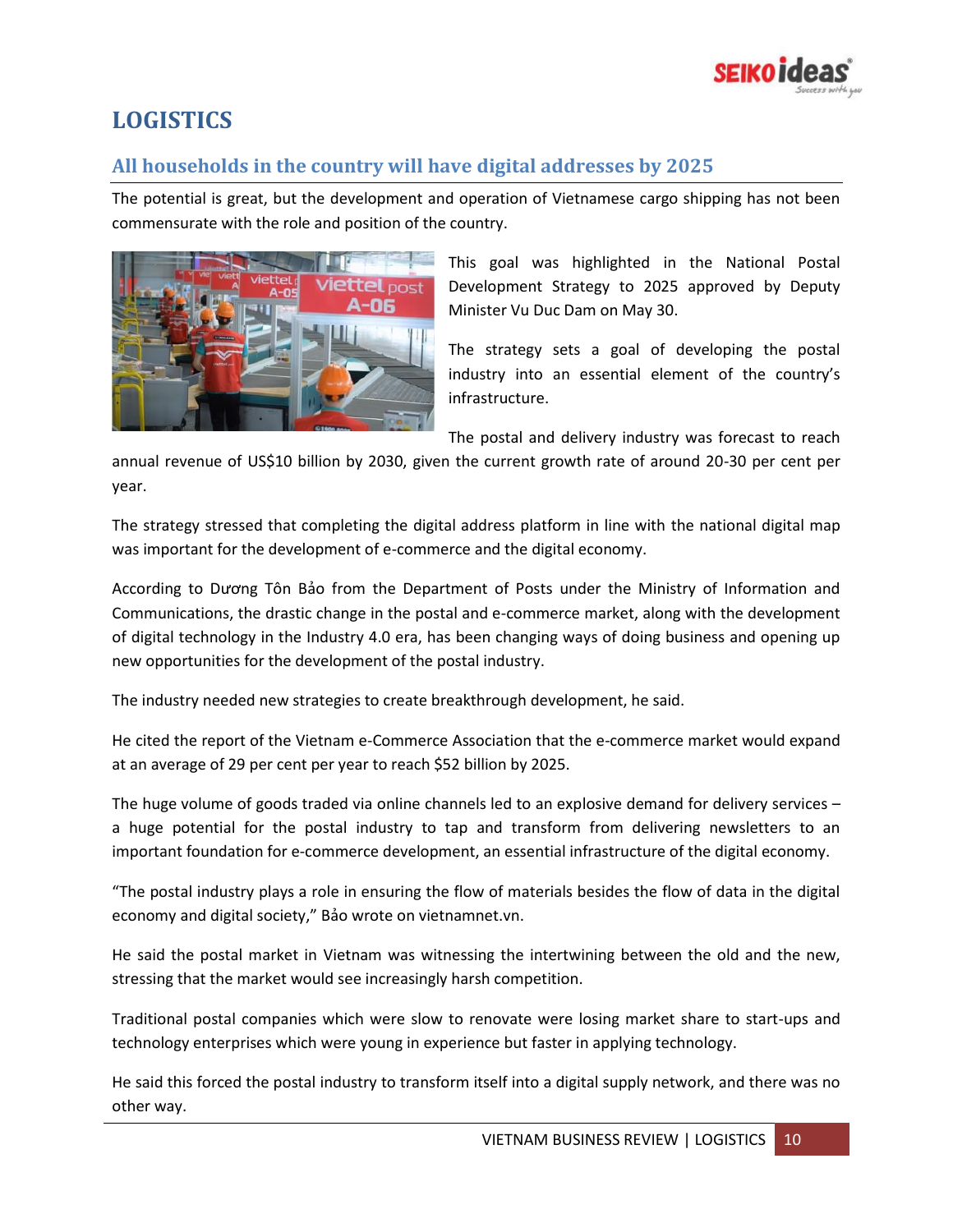

Accordingly, the postal development strategy emphasised that modern technology was the core, and a Made-in-Vietnam ecosystem of digital platforms would be the breakthrough solution.

"Postal enterprises develop in the direction of becoming enterprises which apply digital technologies to create new products and services and ensure people across the country have the right to access and use quality postal services at reasonable fees," the strategy said.

The focus would be on building a Made-in-Vietnam ecosystem of digital platforms, including digital addresses and e-commerce platforms.

The strategy targeted that, by 2025, all households across the country would have digital addresses, and all farmer households would participate in e-commerce platforms developed by postal companies.

According to Bảo, the postal industry owns huge resources with a network of over 21,600 points reaching to commune level and covering 63 provinces and cities together with nearly 800 enterprises operating in the industry.

The postal infrastructure coupled with the telecommunications infrastructure, electronic payment and digital address would promote the development of e-commerce and help expand the market for postal services, he said.

The postal industry would promote e-commerce in rural areas to accelerate the digital agricultural economy and enable residents to access public services.

"The digital revolution and the COVID-19 pandemic have changed the global economic growth model. Vietnam's postal industry sees this as an opportunity to become an essential infrastructure of the country and the digital economy and contribute to promoting the development of digital government and digital society," he said. — VNS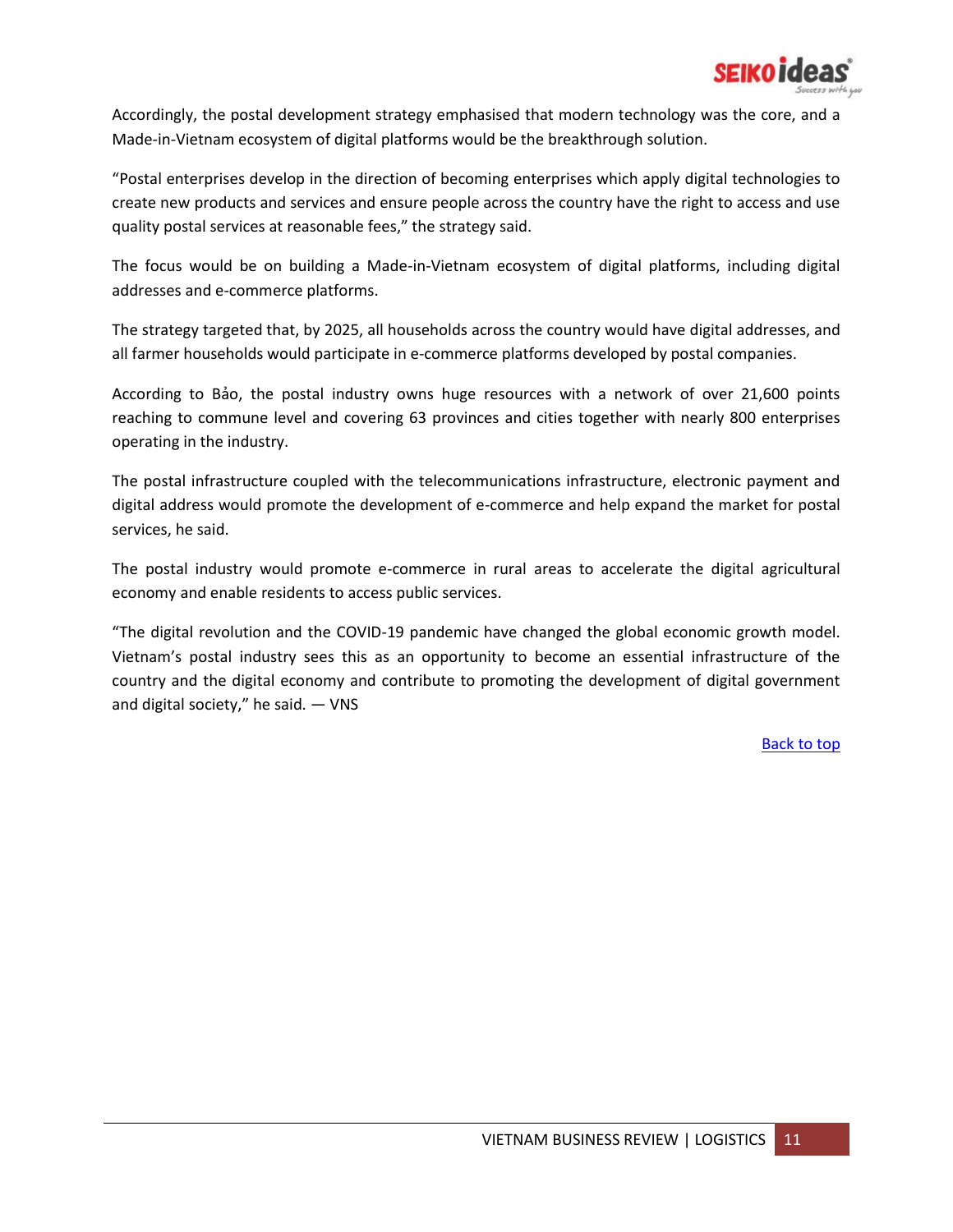

## <span id="page-11-0"></span>**Ho Chi Minh City-Can Tho High-speed Railway to boost development**

CT Group – with its desire to invest in traffic infrastructure and particularly a high-speed train to the Mekong Delta – shared information about this projectat the Workshop on Clearing Highways and Promoting the Advantages of the Mekong Delta on May 31.

CT Group Tran Kim Chung sharing his plans to set up a high-speed train to the Mekong Delta. According to Tran Kim Chung, chairman of the Board of Directors at CT Group, the Mekong Delta has a population comparable to Belgium, Norway, and Finland combined.

He believes that the area has a secure competitive position, but it has not fully utilised its current advantages. The Mekong Delta's geological location is particularly unique. It is one of the most valuable deltas in the world, with favourable rainfall, excellent wind, and fertile land. However, people in the region continue to migrate to other areas.The Mekong Delta's huge potential still has much room for expansion in terms of transportation, economics, and social development. However, the best way to achieve a breakthrough remains unclear due to its limited budget and the fact that certain projects must be given priority.

According to Dr. Tran Du Lich, the high-speed train line from Ho Chi Minh City to Can Tho will fuel breakthrough growth in the southwestern area, delivering a makeover for the region. Chung, who loves the Mekong Delta region, explained that nearly 30 years ago, CT Group possessed the largest coir net export firm and the largest rice export company shipping products to Eastern Europe from Vietnam."During the period, our employees worked extensively in the Mekong Delta region," Chung said.

However, it is difficult to move to the delta since the road system is still underdeveloped. As a result, the group has spent the last two years evaluating a project to develop a high-speed railway in the region. "Our partners have made preparations and the group has worked with shareholders who have expertise in running successful railroads in Malaysia," Chung added. The Group also submitted its project to the World Bank (WB), which advised that the project would only work if there could be synchronised development between traffic, industrial, and commercial zones around the axis.

In line with the WB's view, Chung said CT Group has set up a joint venture with a wide spectrum of units capable of producing the modules to build such a development.

CT Group will provide reports on the project's specifics to the government and the Ministry of Transport. The high-speed railway project from Ho Chi Minh City to Can Tho will require VND170 trillion (\$7.39 billion), with site clearing costing VND56 trillion (\$2.43 billion) and construction works of VND85 trillion (\$3.7 billion). The freight train will begin at An Binh and Di An stations in Binh Duong province, while the passenger train will start at Tan Kien station (Binh Chanh District of Ho Chi Minh City). The line will end at Cai Rang station in Can Tho province.

The freight train will cover 174 kilometres and the passenger train will travel around 140 kilometres. The route passes through the provinces of Binh Duong, Ho Chi Minh City, Long An, Tien Giang, Vinh Long, and Can Tho, and has 13 stations.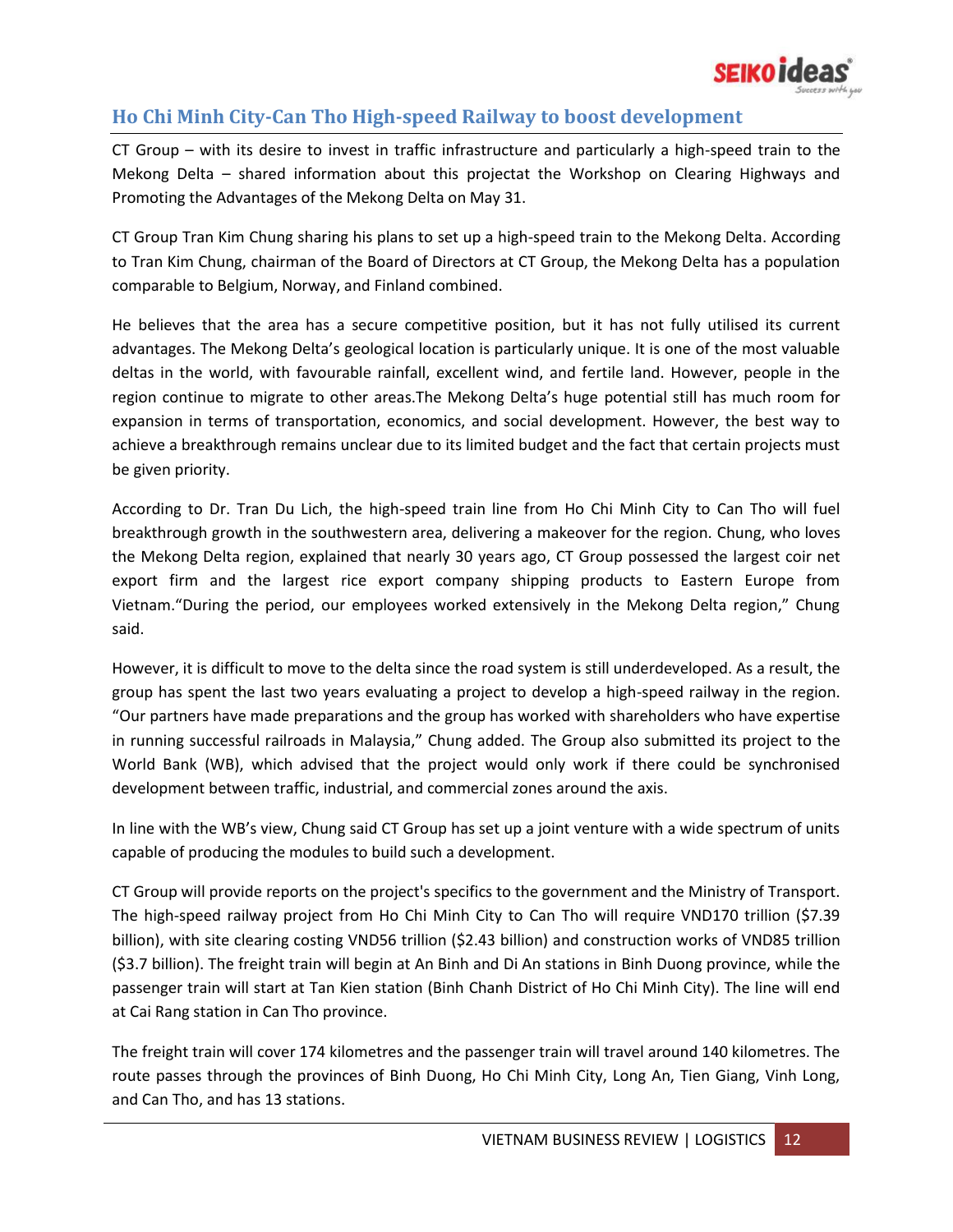

The legal basis for this railway deployment is in accordance with Resolution No.120/2017 to develop the Mekong Delta and adapt to climate change, Decision No.1769/2021 approving railway network planning, and Decision No.287/2022 approving the master plan for the Mekong Delta region for the period from 2021 to 2030.

It is estimated that by 2030, the passenger demand will be about 4.1 million, accounting for a share of around three per cent of the passenger transport market. By 2050, this figure should reach over 22 million, accounting for 8.8 per cent of the market. Cargo transport will grow from approximately five million tonnes of goods in 2030, accounting for 0.85 per cent of the market, to 41 million tonnes of goods in 2050 (3 per cent of the market).

According to a survey on transportation expenses, a price of between VND800 (3.5 US cents) and VND1,000 (4.3 US cents) per km was calculated for trains travelling at an average speed of between 60 and 80 km/h. For cargo, a price of VND1,800 (7.8 US cents) per kilometre was calculated for the average speed of 50 km/h. The passenger transport speed is to range from 55 to 60km/h, with rates from VND600 (2.6 US cents) to VND1,000 (4.3 US cents) per km.

The freight transport speed will range from 45 to 45km/h, with charges from VND400 (1.7 US cents) to VND1,000 (4.3 US cents) per km. If the high-speed railway – with its top speed of 200km/h – goes into service, the cost is projected to be 5-10 per cent more than for regular rail transit.

To maximise the value of the railway, CT Group suggests developing high-tech industrial parks, agricultural zones, and commercial areas near this route to fully utilise the potential of the route when it is put into operation. VIR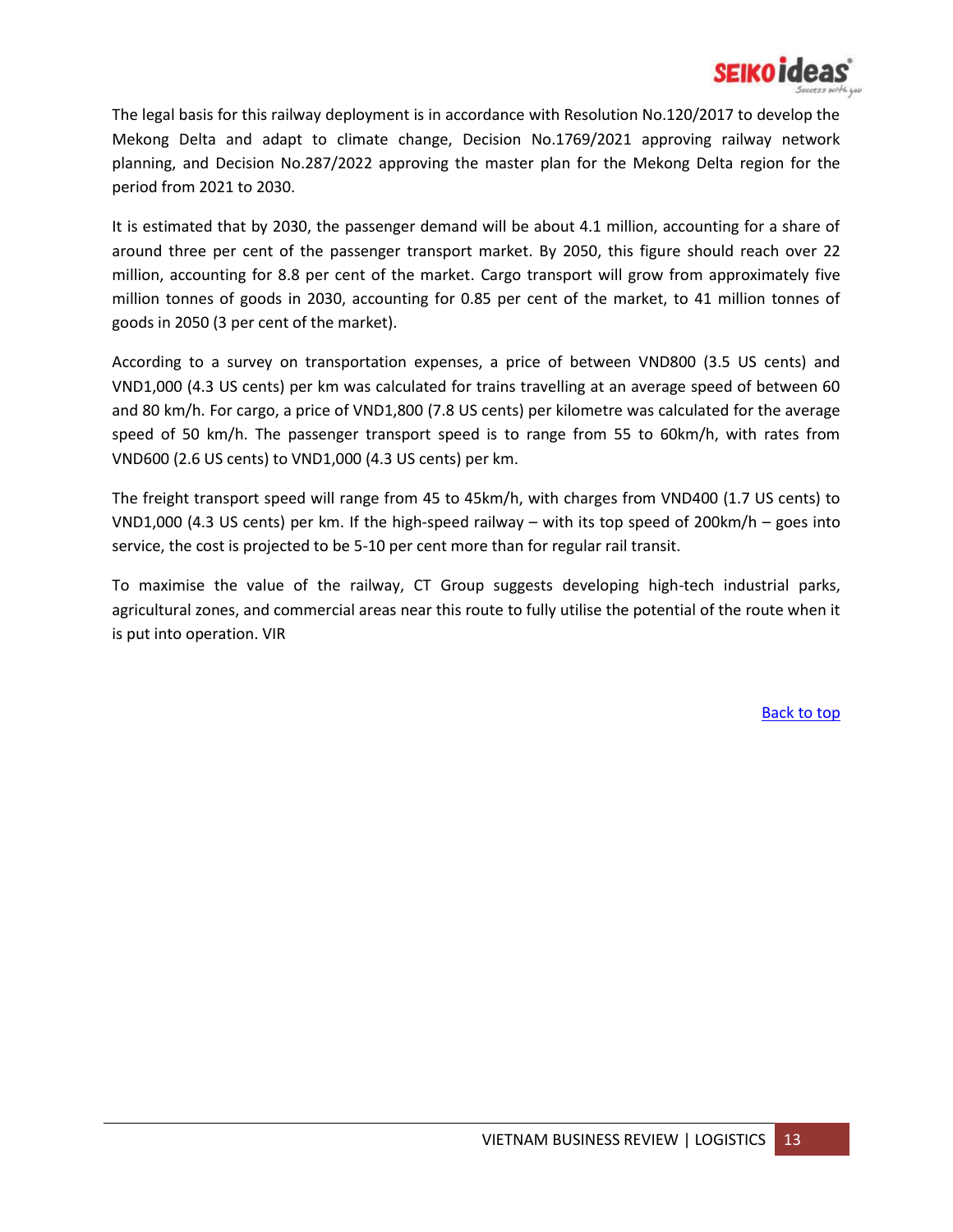

# <span id="page-13-0"></span>**INVESTMENT**

## <span id="page-13-1"></span>**Warburg Pincus leads \$250 million investment in Novaland**

Novaland plans to use \$250 million investment from Warburg Pincus and others to increase its strategic land bank and complete development of some major projects.



The 1000-hectare NovaWorld Phan Thiet project has been developed by Novaland Photo by Novaland

The investment, according to a Novaland official, marks the beginning of a strategic partnership between Novaland and the U.S. fund. The collaboration will ally Novaland's position in the real estate market with Warburg Pincus' global real estate experience and expertise. "We are delighted to welcome Warburg Pincus as a strategic partner," Bui Xuan Huy, chairman of Novaland, said.

"Warburg Pincus is one of the world's most established and successful private equity investors, and its sizable investment demonstrates its great belief in Novaland's growth potential." Warburg Pincus' track record of assisting successful real estate enterprises in Vietnam and Asia would be valuable to Novaland, he added. The money will be used to acquire lands and develop ongoing projects in some important places, leveraging upcoming infrastructure in Vietnam's southern region. Credit Suisse - a global investment bank and financial services company based in Switzerland - acted as the sole financial advisor to Novaland.

Jeffrey Perlman, managing director, head of Southeast Asia and Asia Pacific real estate, Warburg Pincus, said the investment further reinforces his company's long-term commitment to Vietnam with over US\$1.5 billion committed to date and continues its track record of backing market leaders in their respective sectors. "We are very excited about the opportunity to invest in yet another great Vietnamese company and look forward to working with the management teams at NovaGroup and Novaland.

"We believe Novaland will be able to capitalize on the significant market opportunity, and we will use our network, experience and skills to assist Novaland in taking its business to the next level." The Warburg Pincus financing represents Novaland's next successful fundraising from international investors in less than a year after the issuance of international convertible bonds listed on the Singapore Stock Exchange in July 2021.

Warburg Pincus has made its sixth investment in Vietnam with this deal. Since 2013 it has invested over US\$1.5 billion in several of Vietnam's leading businesses, including retail platform Vincom Retail, logistics and industrial developer BW Industrial Development, homegrown integrated hospitality platform Lodgis Hospitality, joint-stock commercial bank Techcombank, and fintech platform MoMo.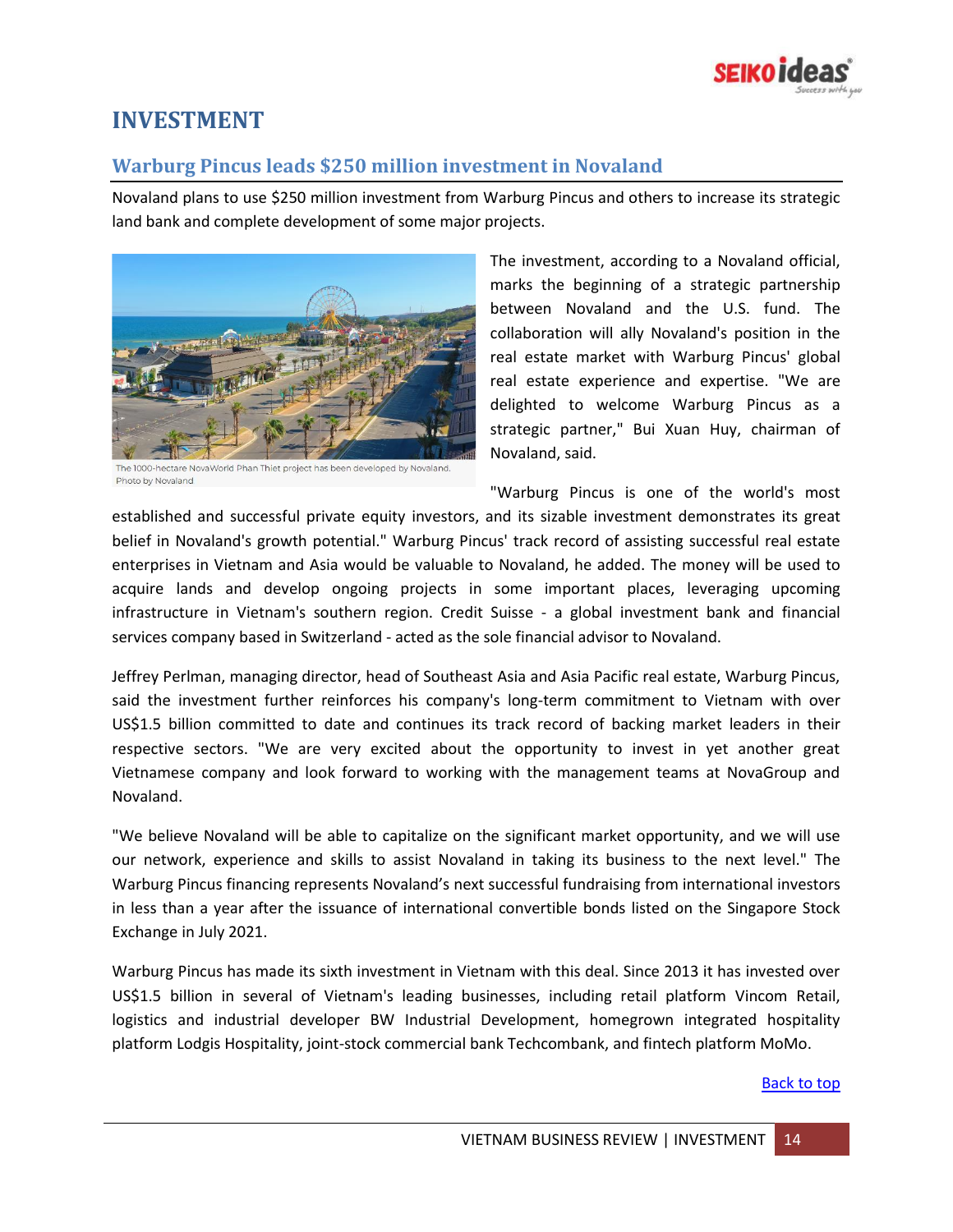

## <span id="page-14-0"></span>**93% of German companies plan to expand investment in Vietnam**

Nearly 93% of German companies will continue to invest in Vietnam and over 64% expect their businesses to develop better in the next 12 months.



*Chief Representative of AHK Vietnam Marko Walde (mid) at the launch of the survey. Photo: Nguyen Tung*

The figures were revealed in a survey conducted by the German Chambers of Commerce Abroad, Delegations, and Representative Offices (AHK) from March-April, 2022.

According to the survey launched today [June 8], German businesses have expressed more confidence in their business development and held a positive view of Vietnam's economic growth than they did in the fall of 2021.

Chief Representative of AHK Vietnam Marko Walde attributed the positive sentiment to Vietnam's border reopening as well as the Government's drastic and timely policies, noting they have created a boost for post-pandemic economic recovery.

The survey also suggested over 46% of German businesses plan to recruit more employees in the coming year. Respondents demonstrated that the most important factors for their trade and investment decisions in Vietnam are political stability, availability of skilled workers in technical and non-technical fields, and adequate transport, and logistics infrastructure.

"In addition, Vietnam's participation in free trade agreements (FTAs) has put the country in favorable conditions to attract foreign direct investment (FDI) flows," he said.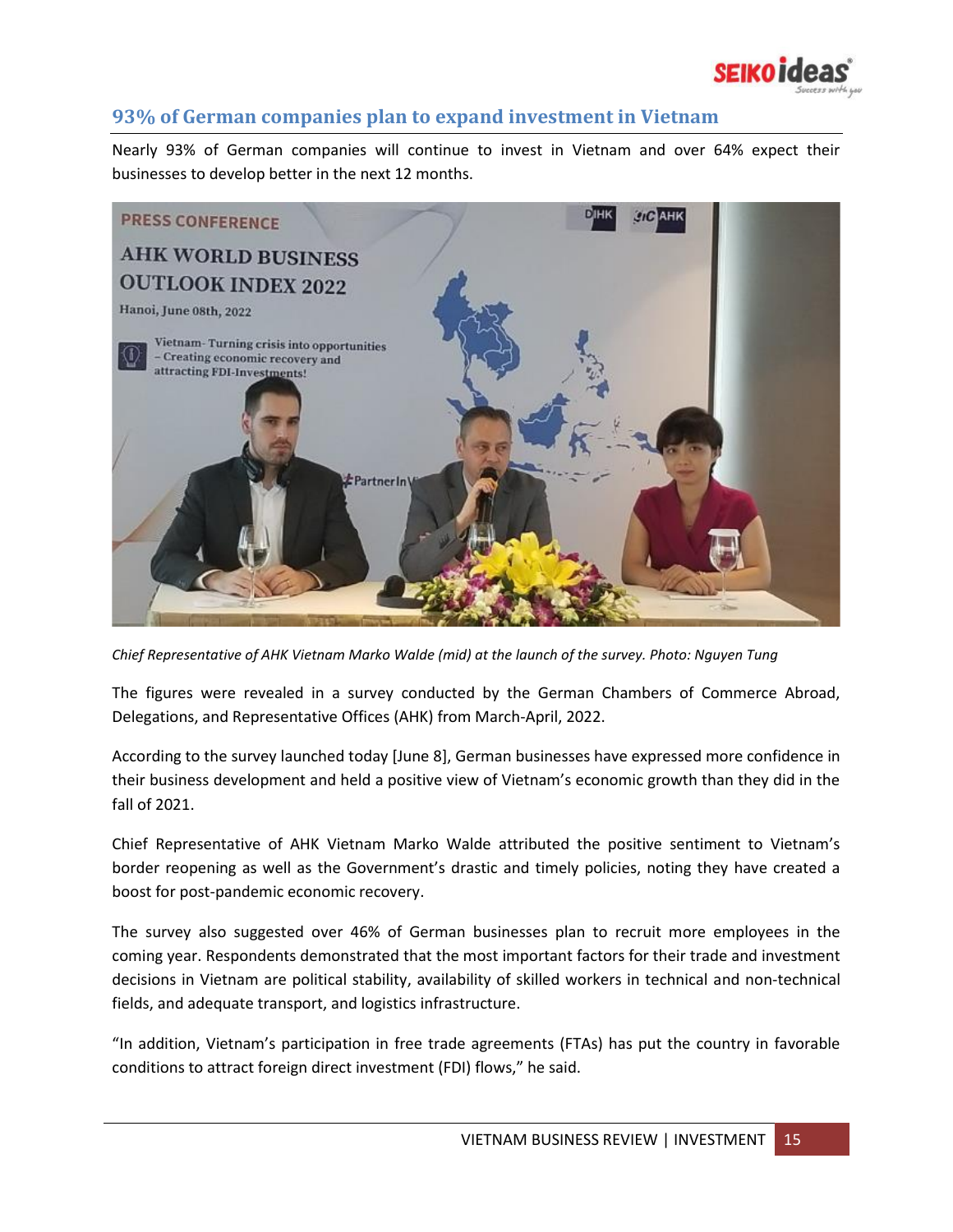

It is estimated that 73% of German companies believe that the implementation of the EVFTA from August 1, 2020, increases their competitiveness in Vietnam.

Walde added German companies place significance on the availability of skilled labor in technical fields (58.3%), quality of education in technical fields (58.3%), and tariff trade barriers (56.5%).

#### Opportunities and challenges

The AHK Representative noted over 450 German companies are operating in Vietnam and creating 50,000 jobs, in turn contributing positively to bilateral economic cooperation.

"Although German enterprises show resilience in the post-pandemic recovery, they are facing risks and challenges caused by global uncertainties that make them more concerned about their business development in the coming year," Walde said.

Amid severe Covid-19 impacts and disruption of the global supply chains, Walde stressed investment diversification has become one of the top priorities for German companies.

"Instead of focusing on a certain market or investment destination, German companies are expanding their supply chains, and 95% are eyeing Southeast Asia, with Vietnam and Thailand being prime candidates," he added.

At present, Walde expected Vietnam to hold a key role in the global trade movement.

"Out of the 10 ASEAN members, Vietnam is among four taking part in the CPTPP [along with Brunei, Malaysia, and Singapore], and Singapore are the only two having a free trade agreement with the EU," he said. Walde also highlighted the importance of Vietnam as a production hub, factoring in the fact that foreign investors are allowed to establish wholly-foreign-owned ventures, a hard-working and dedicated workforce, and the close connection in terms of economy, culture, and society between Vietnam and Germany. To further push for investment capital from Germany to Vietnam, Walde called for the country to continue promoting the supply chain network and high-quality workforce that are capable to meet investors' demands.

Transport and energy infrastructure are also fields that need more investment from the Government, he added, calling for the country to soon set up a network of renewables and serve as the foundation for Vietnam's sustainable development in the future.